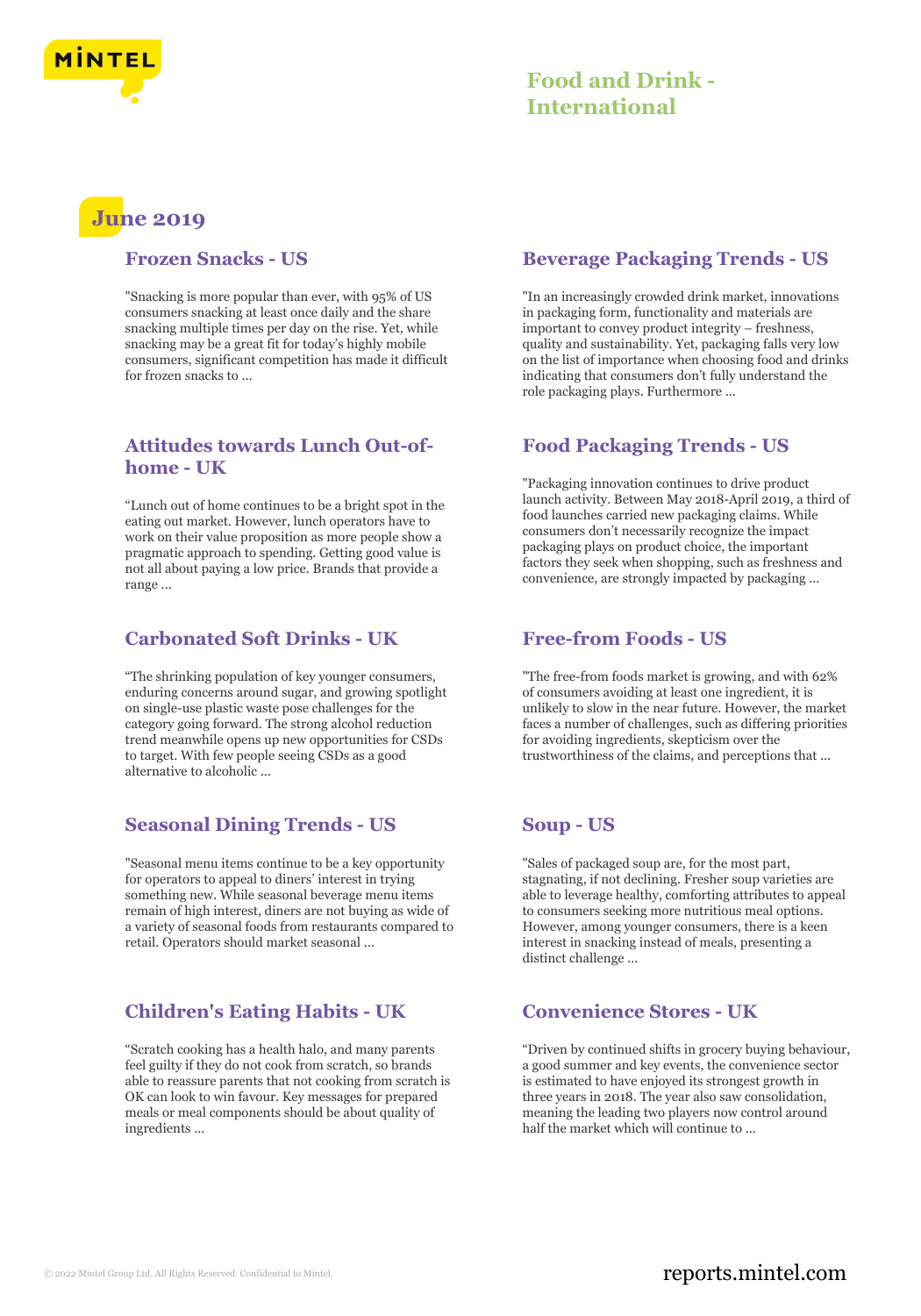

# **May 2019**

#### **Ice Cream and Frozen Novelties - US**

"Ice cream and frozen novelties are still freezer staples. However, sales in this mature market are mostly static. While traditional ice cream leads market share, shifts are in the works: the frozen yogurt/non-dairy segment has posted solid gains, aligning with broader consumer movement to incorporate plant-based foods into their ...

## **Seasonal Celebration Foods - UK**

"The deluge of seasonal foods at these peak times of year makes it more challenging than ever for products to stand out. In this overcrowded space the need to grab shoppers' attention has prompted a raft of unusual and playful innovation, injecting more fun into the market, appealing to consumers' ...

## **Chocolate Confectionery - UK**

"Consumers' preference for 'less but better' chocolate puts manufacturers in a difficult situation when it comes to making these treats healthier. The market is under pressure from the government, which is calling on treat categories to reduce sugar and calories. At the same time, most consumers are saying they do ...

# **Energy Drinks - US**

"The energy drink market remains an area of growth within the wider beverage industry thanks to large base of high frequency drinkers and increased energy needs among Americans. Sugar-free and fitness-focused energy drinks are thriving as consumers want beverages that provide a big boost without the sugar. Energy drink brands ...

# **Pub Visiting - UK**

"Locally sourced food and drink attracts strong consumer interest and offers a viable means for pubs/ bars to appeal beyond price. Flagging up that certain meal components or drinks are sourced locally would also help to strengthen the idea of pubs as supporting the local economy, evoking a feel-good factor ...

## **Grocery Retailing - US**

"While consumers continue to migrate slowly to shopping online for groceries, most grocery shopping still happens in stores, making continued investment in the in-store shopping experience essential. In addition, traditional supermarkets face increasingly intense competition on several fronts, most notably value for the money and convenience."

**- John Owen, Associate ...**

#### **Consumer Snacking - UK**

"Strong openness to healthier characteristics in indulgent snacks offers good news for the industry as it faces PHE's sugar and calorie reduction targets. That snacks are widely seen as a good way to boost your nutritional intake signals scope for healthier formulations to also focus on 'positive' nutritional credentials to ...

#### **Pub Catering - UK**

"A shift to eating locally sourced ingredients will lead to demand for more seasonal varieties of meat, fish and vegetables as well as British-made products on pub menus. However, pubs/bars risk missing vital sales opportunities if they fail to cater to under-45s who choose to stay dry, and still ...

# **Prepared Meals - US**

"After a slight sales decline, the prepared meal category has enjoyed several consecutive years of positive growth, a trend expected to continue. Single-serve and side dishes have fared particularly well, with notable successes in vegetable-based side dishes catering to the consumer interest in increasing their vegetable intake, as well as ...

# **Quick Service Restaurants - US**

"Mintel forecasts the LSR (limited service restaurant) segment to grow 4.4% compounded annually through 2023. This growth rate is driven somewhat by fast casual restaurants, whose growth outpaces their QSR (quick service restaurant) counterparts. However, QSRs still represent the grand majority of LSR sales, and fast casual growth has ...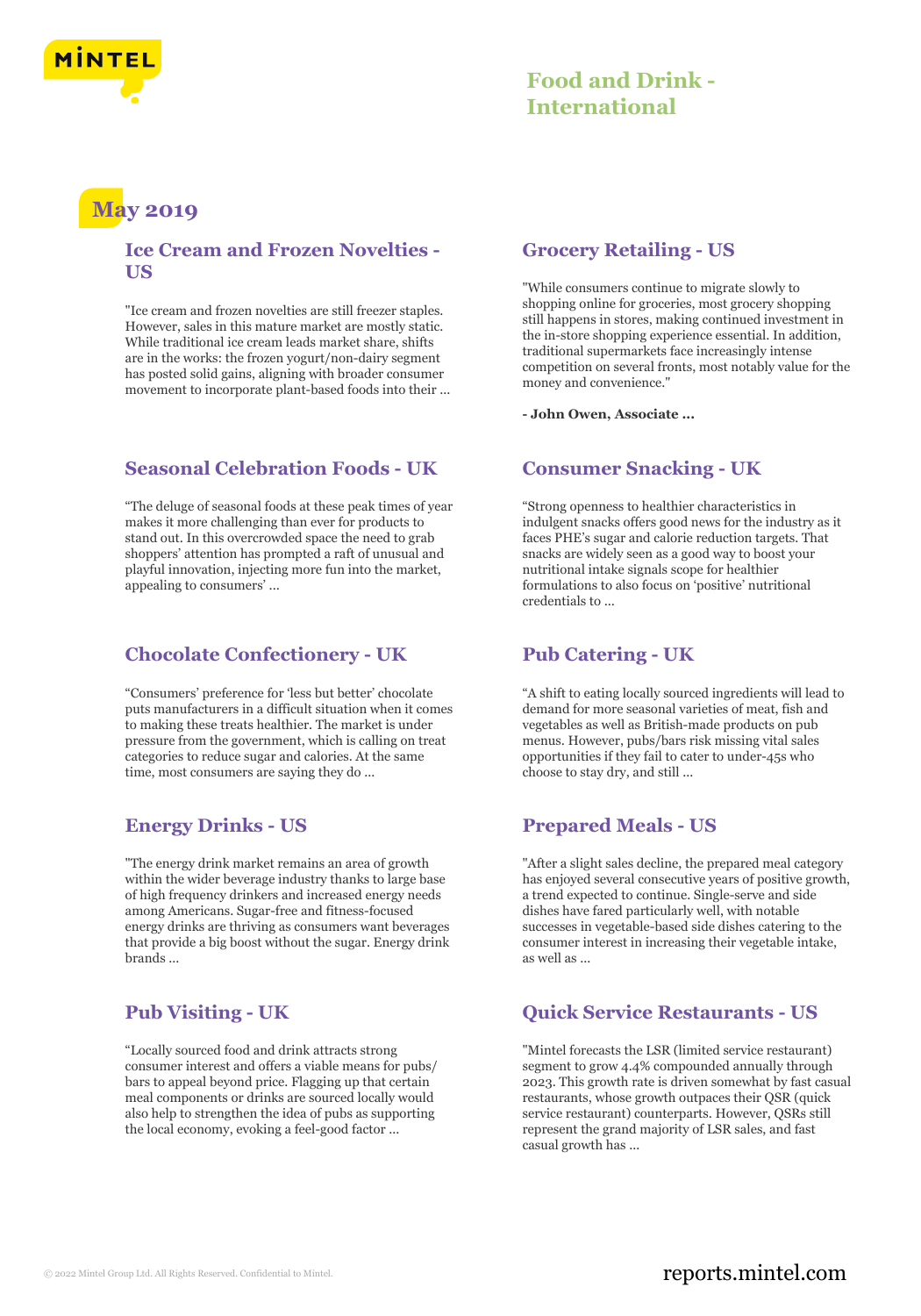

# **The Millennial Impact: Food Shopping Decisions - US**

"Millennials represent the largest generation group, comprising a quarter of the US population in 2018. They are an engaged group, being more likely than other generations to consider themselves "foodies" and more likely to enjoy shopping for food/drink. While they are entering their prime earning years, Millennials continue  $\mathsf{t}_0$ 

#### **Juice and Juice Drinks - US**

"The juice market encountered another year of sales decline in 2018, as it continues to struggle with a sugary reputation that perpetuates a sometimes less than healthy reputation and stiff competition from other beverages. However, younger adults, parents, and Hispanics still show high engagement as well as strong interest in ...

# **April 2019**

# **Added Value in Dairy Drinks, Milk and Cream - UK**

"White milk continues to feel the benefits and drawbacks of its commodity status. A vast majority of consumers see milk as a staple in the household, underpinning near-universal usage. However, this also means brand differentiation remains challenging. Recycled plastics and sustainable farming garner sizeable minority interest in the milk and ...

#### **Pasta and Noodles - US**

"The pasta category remains sizable, but annual sales has been largely stagnant in recent years and is expected to decline. Concerns about carbs and weight loss appear to be strongly impacting consumer behavior. At the same time, health-oriented advances such as vegetables and protein in pasta could stem some of ...

#### **The Ethical Food Consumer - UK**

"Widespread consumer doubts over whether their buying choices truly make a difference make it crucial for companies to explain to consumers the benefits to wider society of buying certified products. This would

#### **Plant-based Proteins - US**

"The plant-based proteins market is growing with no signs of slowing. The challenge moving forward will be for brands to find ways to please consumers with vastly different dietary and taste preferences. The majority of consumers report no specific dietary restrictions and are most focused on taste over specific ingredients ...

#### **Desserts - UK**

"Desserts face competition from an array of other foods for the traditional after main course occasion, emphasising the need for continuing innovation. Traditional desserts with new flavour twists and desserts from other countries are untapped opportunities, while being extra-indulgent, visually appealing and offering flavours not currently on offer play a ...

## **Cordials and Squashes - UK**

"The 2018 summer heatwave was a boon for cordials and squashes that saw growth return following five years of decline. However, sales in this traditionally familyoriented category have also been lifted by the strong performance of new adult-oriented options that offer more sophisticated flavour profiles. Meanwhile, British fruit can be ...

## **Made to Order Smoothies - US**

"Smoothies are a healthy menu item staple, and their popularity is continuing to grow. With more smoothie choices than ever for consumers to choose from, operators must target specific occasions and offer ingredients with strong functional claims to stand out

# © 2022 Mintel Group Ltd. All Rights Reserved. Confidential to Mintel.  $\blacksquare$  reports.mintel.com